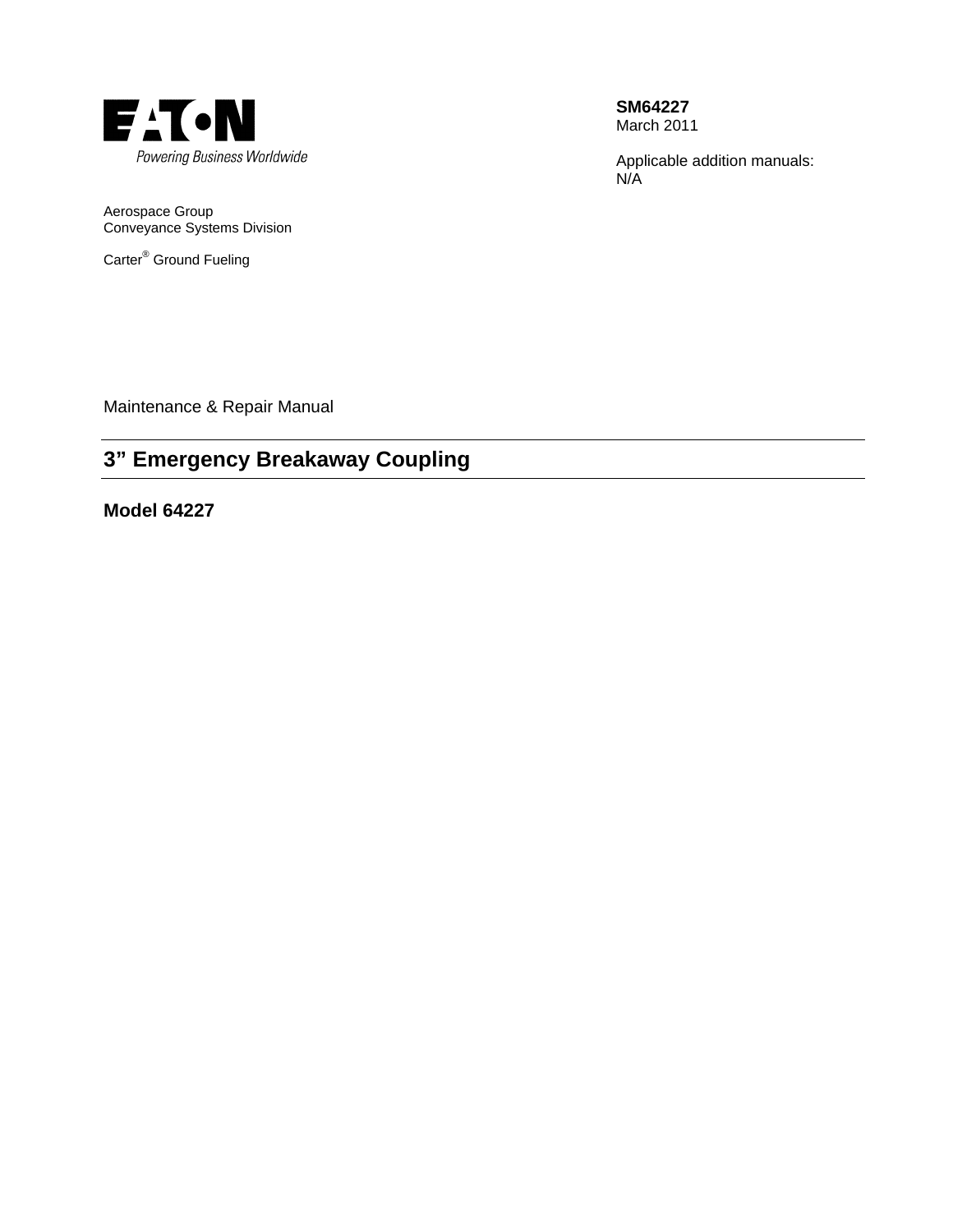## **Table of Contents**

## Page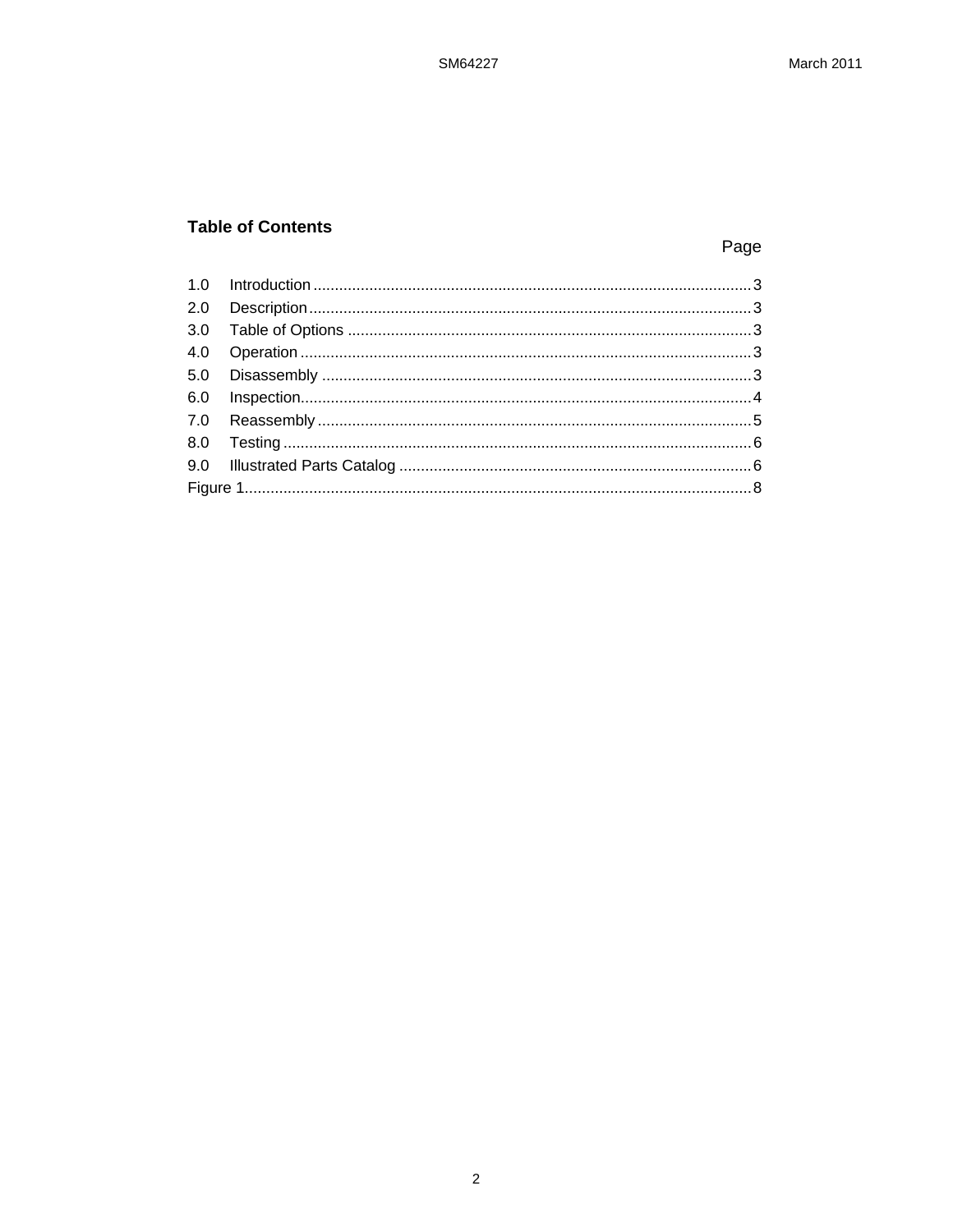### **Maintenance, Overhaul & Test Instructions Model 64227**

## **3 Inch Emergency Breakaway Coupling**

| 1.0 | <b>Introduction</b>                                                                                                                                                                                                                                                                                                                                                    |                                                                                                                                                                                                                                                               |  |  |  |
|-----|------------------------------------------------------------------------------------------------------------------------------------------------------------------------------------------------------------------------------------------------------------------------------------------------------------------------------------------------------------------------|---------------------------------------------------------------------------------------------------------------------------------------------------------------------------------------------------------------------------------------------------------------|--|--|--|
|     | This service manual is provided as a guideline<br>for users of Eaton's Carter brand Model 64227<br>3" breakaway coupling. The coupling was                                                                                                                                                                                                                             | designed to provide a safe and environmentally<br>friendly means for hot refueling applications<br>using a pantograph.                                                                                                                                        |  |  |  |
| 2.0 | <b>Description</b>                                                                                                                                                                                                                                                                                                                                                     |                                                                                                                                                                                                                                                               |  |  |  |
|     | Model 64227 Emergency Breakaway Coupling is<br>a 3 inch emergency dry breakaway coupling with<br>male NPT inlet (for connection to the hard piping                                                                                                                                                                                                                     | the two halves is designed so that the ball bearings<br>will be disengaged while the coupling is subjected<br>to a specific load directed at its centerline.                                                                                                  |  |  |  |
|     | on the pantograph) and female NPT outlet (for<br>connection to the hose).                                                                                                                                                                                                                                                                                              | The coupling meets or exceeds all the<br>requirements of the Naval Air Systems                                                                                                                                                                                |  |  |  |
|     | The 64227 Coupling consists of two poppet dry<br>break halves; the inlet half (female) and the<br>outlet half (male). The two halves are connected<br>by 16 ball bearings. When connected, both<br>halves will open to allow flow through the<br>assembly. An interface O-ring seals between the<br>two halves to form a leak free assembly against<br>the atmosphere. | Command Aircraft Refueling NATOPS Manual,<br>NAVAIR 00-80T-109 and is listed as approved<br>for use in Appendix D of their manual.                                                                                                                            |  |  |  |
|     |                                                                                                                                                                                                                                                                                                                                                                        | When the connected assembly is subjected to a<br>straight pull load of approximately 360 pounds, the<br>two halves separate and the poppets in each half<br>spring closed, securing the fuel in each half,<br>resulting in almost no spillage. This emergency |  |  |  |
|     | When the coupling is disconnected or separated<br>in case of an emergency, the two halves will<br>independently form a dry break to stop spillage<br>from both the pantograph and the hose.                                                                                                                                                                            | breakaway function is fully automatic and can be<br>achieved without human interaction. Upon<br>breakaway, in an emergency situation, the two<br>halves can be re-connected manually; the same as                                                             |  |  |  |
|     | The ball bearings connecting the two halves<br>facilitate the breakaway mechanism of the<br>Emergency Breakaway Coupling. The interface of                                                                                                                                                                                                                             | a normal fueling operation; without any repair to<br>the coupling and without the use of any tools. The<br>refueling operation can be resumed immediately.                                                                                                    |  |  |  |

#### **3.0 Table of Options**

|       | <b>Option Letter</b><br><b>Description</b>                                                                                                   | <b>Option Letter</b>                                                                                                                                   |                                                                           | <b>Description</b>                                                                                                                                           |
|-------|----------------------------------------------------------------------------------------------------------------------------------------------|--------------------------------------------------------------------------------------------------------------------------------------------------------|---------------------------------------------------------------------------|--------------------------------------------------------------------------------------------------------------------------------------------------------------|
|       | Table intentionally left blank. There are no options available for the 64227 at this time.<br>Note:                                          |                                                                                                                                                        |                                                                           |                                                                                                                                                              |
| 4.0   | <b>Operation</b>                                                                                                                             |                                                                                                                                                        |                                                                           |                                                                                                                                                              |
| 4.1   | Specifications                                                                                                                               | 4.2                                                                                                                                                    |                                                                           | Connection and Disconnection                                                                                                                                 |
| 4.1.1 | Model 64227 is constructed of aluminum with a<br>diameter of 5 inches, a length of 10.75 inches and<br>a weight of approximately 9.5 pounds. | 4.2.1                                                                                                                                                  |                                                                           | The two halves are manually connected by simply<br>retracting the Collar (1-20) and pushing the Male<br>half into the Female half then releasing the collar. |
| 4.1.2 | The coupling is compatible for use with aviation<br>jet fuels JP-5, JP-8, Jet A-1, Jet A, TS-1, JP-4                                         |                                                                                                                                                        | Push the Retaining Ring (1-28) into the groove of<br>the Connector (1-3). |                                                                                                                                                              |
| 4.1.3 | and Jet B.<br>The coupling has a pressure drop of 2.2 PSID at<br>300 GPM and a pressure drop of 8.5 PSID at a<br>flow rate of 600 GPM.       | 4.2.2<br>Disconnection is accomplished by removing the<br>Retaining Ring (1-28) from the groove of the<br>flange then retracting the Collar (1-20) and |                                                                           | Connector (1-3) and sliding upwards towards the<br>pulling the Male half from the Female half then                                                           |
| 4.1.4 | The coupling is designed for use in<br>temperatures ranging from -45° F to<br>$+165^{\circ}$ F.                                              |                                                                                                                                                        | releasing the collar.                                                     |                                                                                                                                                              |
| 5.0   | <b>Disassembly</b>                                                                                                                           |                                                                                                                                                        |                                                                           |                                                                                                                                                              |

- 5.1 Remove Retaining Ring (1-28) from the groove in Connector (1-3). Slide upward toward flange of Connector (1-3). Separate the Male half of the coupling from the Female half and set the Male half aside.
- 5.2 With the Female half resting on its side, remove and set aside for re-use only the Locknut (1-10) and the Washer (1-11) found on the Female

Poppet Shaft (1-17) visible from inside the body, while holding the rest of the female poppet assembly in place with the other hand.

5.2.1 While holding the female poppet assembly in place, compress the Sleeve Assembly (1-16) enough to release and remove the remainder of the female poppet assembly.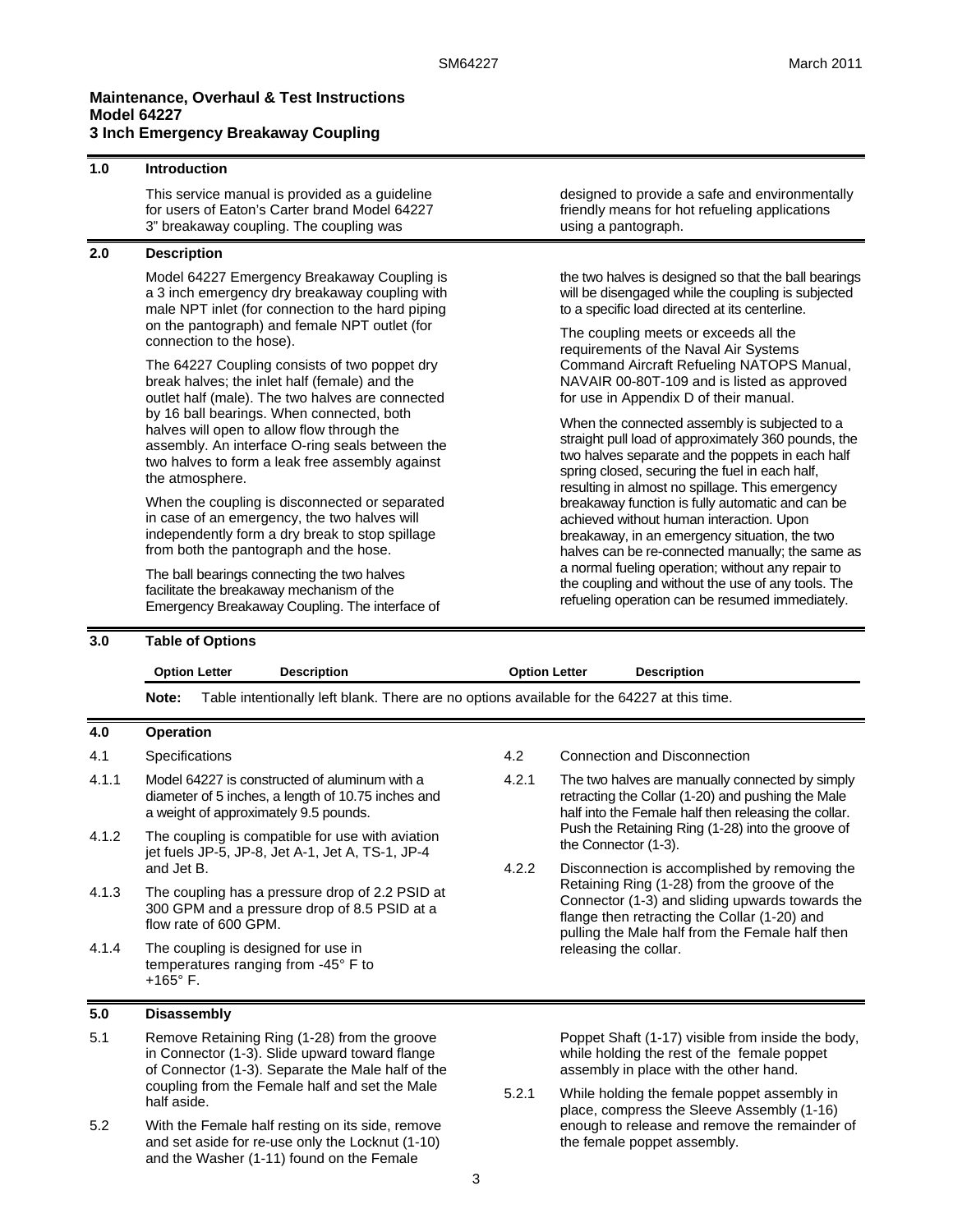- 5.2.2 Remove and set aside for re-use the second Locknut (1-10) and second Washer (1-11).
- 5.2.3 Slide the Male Poppet (1-19) off the Female Poppet Shaft (1-17). Inspect poppet surface and edges for any nicks, scratches, voids or deformations that might cause leakage. It may be re-used if no damage is found.
- 5.2.4 Remove and discard O-ring (1-18) from the Female Poppet Shaft (1-17).
- 5.3 Remove the Sleeve Assembly (1-16) and the Sleeve Spring (1-15). Inspect the inside and outside diameter of the beveled end of the Sleeve Assembly (1-16) for any nicks, scratches, voids or deformations that might prohibit sealing against the poppet. Discard and replace if necessary.
- 5.4 Retrieve the Male half and couple the two halves together with the Female half on top.
- 5.5 Remove the Male Coupling (1-1) from the Female half by removing the six Bolts (1-2) from the flange. Bolt (1-2) is a self locking type bolt and is designed to be reused several times before losing its locking effectivity. Discard and replace as necessary.
- 5.6 Remove and discard the first visible O-ring (1-8) from the Female Body (1-12).
- 5.7 **WARNING: THE BREAKAWAY SPRING (1-7) IS UNDER 300 POUNDS OF COMPRESSION! EXERCISE CARE WHILE DECOMPRESSING THE SPRING. FAILURE TO DO SO COULD RESULT IN SERIOUS PERSONAL INJURY.**

Install the TF64227-1 by placing the spring compression plate shoulder down on top of the Spring Retainer Ring (1-6). Align the holes of the plate with any three holes on the Connector (1- 3). Using the hardware from TF64227-3; thread the three nuts along with the three washers onto the screw rods via top side of the plate. Leave an empty hole between each threaded Screw Rod. Fully thread all three of the screw rods into the corresponding hole on the Connector (1-3) until firmly seated.

5.7.1 Once the Spring (1-7) is fully compressed, install TF64227-2 Assembly Sleeve shroud over the Female Body (1-12). Remove the Retaining Ring (1-5) by catching bottom edge of the ring with the blade of a screwdriver or hand to force the edge out of the groove in the body. Use the flat edge of the screwdriver blade or fingers between the layers of the ring to "walk" the ring up the Assembly Sleeve shroud and off the unit.

#### **6.0 Inspection**

The Breakaway Coupling Assembly halves should be periodically inspected and tested to ensure the equipment is in satisfactory working condition.

6.1 Periodic Inspections

The dry break sealing surfaces of both halves should be visually inspected for scratches and any surface imperfections. Damage to the poppet sealing surfaces can cause leakage during the fueling process.

- 5.7.2 Remove TF64227-2 Assembly Sleeve shroud.
- 5.7.3 Separate the Male half from the Female half setting the Male half aside.
- 5.7.4 Gradually loosen the nuts on TF64227-1 EVENLY, in a crisscross pattern, keeping the spring compression plate as level as possible, until all compression is off the Spring (1-7). Once all compression is off the spring the compression tool can be removed from the Connector (1-3).
- 5.8 Remove Spring Retaining Ring (1-6), but before setting it aside, remove and discard O-ring (1-4).
- 5.9 Remove and set aside Spring (1-7).
- 5.10 Remove the four Bolts (1-27) joining the Connector (1-3) to the Collar (1-20). Discard any bolts damaged during removal. Set the Connector (1-3) aside.
- 5.11 Remove and set aside the Collar Spring (1-9) and the Collar (1-20).
- 5.12 Remove and discard the second and third Orings (1-8) from the grooves in the Female Body (1-12).
- 5.13 Remove and set aside for re-use the sixteen Ball Bearings (1-13) from the Female Body (1-12).
- 5.14 Flip the Female Body (1-12) over and remove and discard the Spring Energized Seal (1-14) from the housing's interior.
- 5.15 Retrieve the Male half of the coupling.
- 5.15.1 Remove the Adapter Assembly (1-22) from the Female Coupling (1-26) by removing the six Bolts (1-2) from the flange. Bolt (1-2) is a self locking type bolt and is designed to be reused several times before losing their locking effectivity. Discard and replace as necessary.
- 5.16 Remove and discard the O-ring (1-23) from the shoulder of Female Coupling (1-26).
- 5.17 Remove and set aside Poppet Spring (1-25).
- 5.18 Remove Male half Poppet Assembly (1-24). Inspect poppet surface and edges for any nicks, scratches, voids or deformations that might cause leakage. It may be re-used if no damage is found.
- 5.19 Flip the Adapter Assembly onto its flange and remove and discard the inside diameter O-ring (1-21).

Disassembly of the 64227 is now complete.

- 6.2 The coupling should be periodically hydrostatic pressure tested for any evidence of damage or leakage. Repair or replace seals and components, as necessary, in accordance with this service manual. Hydrostatic pressure tests shall be conducted at 120 psig for one minute.
- 6.3 Overhaul Inspections
- 6.3.1 During the overhaul process, all components should be visually inspected for cracks, excessive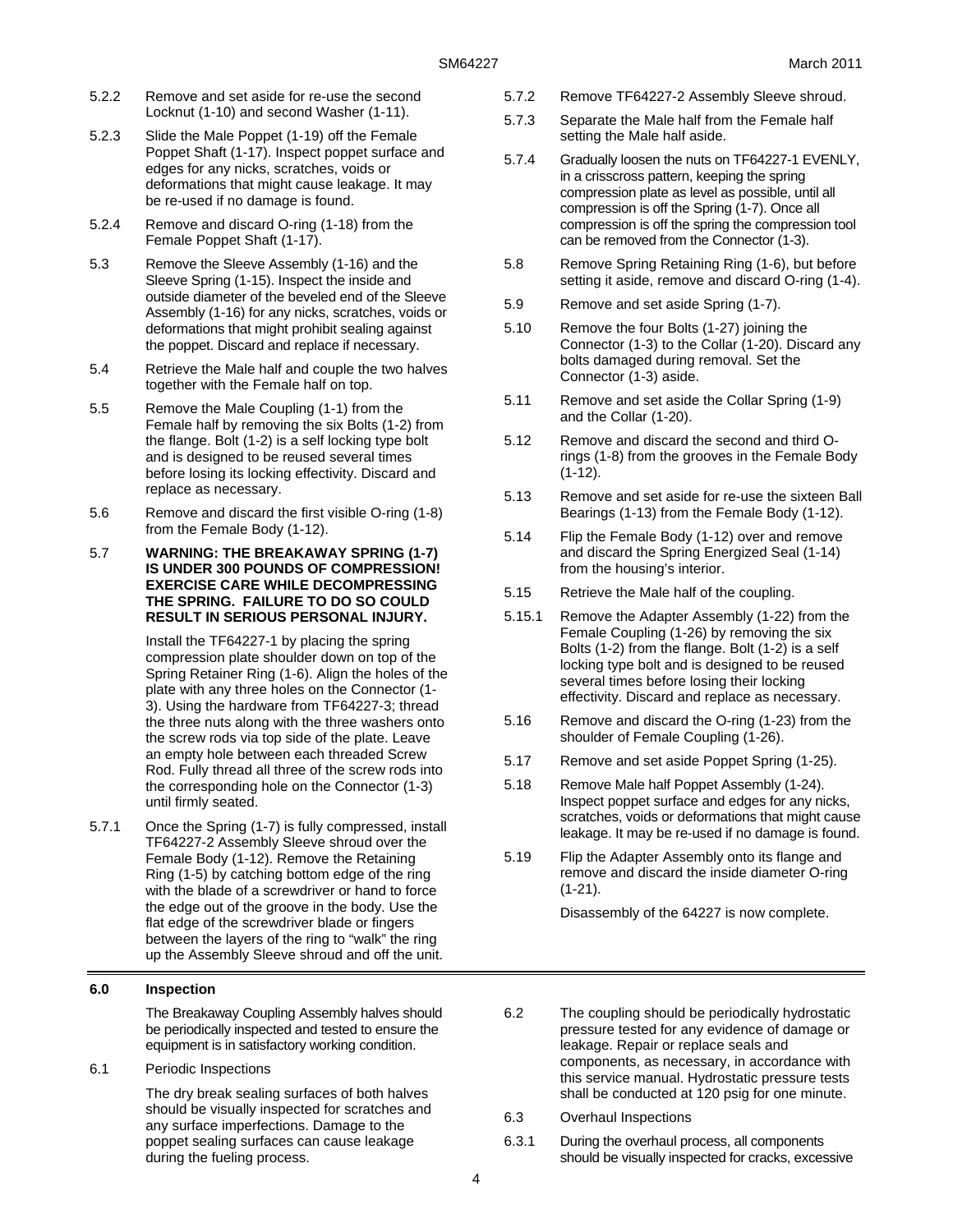wear, damage or distortion which could inhibit proper function and movement of the part.

- 6.3.2 Replace any parts identified as damaged, with new Carter brand parts.
- 6.3.3 When reusing parts during an overhaul ensure that they are free of old grease, debris and/or contaminants, prior to and during reassembly.
- 6.3.4 Particular attention should be paid to all sealing surfaces before reassembly. Items (1-16) Sleeve Assembly, (1-19) Male Poppet and (1-24) Poppet

#### 7.0 **Reassembly**

- 7.1 During reassembly it is recommended that a light coating of petroleum jelly be used on all new O-rings and seals being installed.
- 7.2 Begin reassembly by placing Adapter Assembly (1-22) shoulder side down on the work surface with the flange facing up.
- 7.2.1 Insert the Poppet Assembly (1-24) into the Adapter Assembly (1-22) with the shaft pointing upward toward the ceiling.
- 7.2.3 Place the Poppet Spring (2-25) over the shaft of Poppet Assembly (1-24).
- 7.2.4 Install the lightly lubricated O-ring (1-23) over the short shoulder (inlet end) of the Female Coupling (1-26).
- 7.2.5 Apply a light coating of petroleum jelly to the inside diameter of the Adapter Assembly (1-22) where the O-ring (1-23) will seat. Install Female Coupling (1-26) onto the Adapter Assembly (1- 22) and align bolt patterns.
- 7.2.6 Install the six Bolts (1-2) incrementally, in a repeating star pattern before final torque is accomplished. The final torque of Bolts (2-2) should be  $23 \pm 3$  in.-lbs. (27.0  $\pm 3.5$  kg-cm).
- 7.2.7 Flip the assembled Male half over and install the lightly lubricated O-ring (1-21) into the O-ring groove in the inside diameter, inlet side of the Adapter Assembly (1-22). Set aside.
- 7.3 Begin assembly of the Female half by carefully installing the lubricated Spring Energized Seal (1-14) into the seal groove in the interior of the Female Body housing (1-12). Install the seal so that the cupped area where the spring is visible will be facing the inlet end of the body. Do not use any tools or picks as they could cause damage to the seal and allow leakage to occur.
- 7.4 With the housing resting with ball bearing holes nearest the table, insert the 16 Ball Bearings (1- 13) into the holes in the Female Body (1-12).
- 7.5 Place the Collar (1-20) over the Female Body (1- 12) with the four slotted grooves nearest the ceiling.
- 7.6 Place a lightly lubricated O-ring (1-8) in each of the designated grooves on the Female Body (1- 12) [Refer to Figure 1].
- 7.7 Place the Collar Spring (1-9) over the Female Body (1-12).

Assembly should all be visually inspected for scratches, tears, voids or deformations that might prohibit sealing. Replace any parts showing evidence of the above signs of wear or damage.

- 6.3.5 Bolt (1-2) is a self locking type bolt. They are designed to be reused several times before losing their locking effectivity. It is recommended that the user maintain some spares and replace bolts as needed.
- 7.7.1 Install Retaining Ring (1-28) onto Connector (1- 3). Placement should be in between groove and flange.
- 7.8 With the flanged side of the Connector (1-3) facing upward, place it over the Collar Spring (1- 9) and align the four bolt holes to the slots in the Collar (1-20).
- 7.8.1 Apply Loctite<sup>®</sup> adhesive to each of the four Bolts (1-27) and tighten each incrementally in an alternating pattern. Final Torque will be  $23 \pm 3$ in.-lbs.  $(27.0 \pm 3.5 \text{ kg-cm})$ .
- 7.9 Place Spring (1-7) over the Female Body (1-12).
- 7.10 Place the lubricated O-ring (1-4) into the groove in the Spring Retainer Ring (1-6) then place it over the top of Spring (1-7).
- 7.11 Connect the partially assembled female half to the previously assembled male half by retracting the Collar (1-20) and pushing the female assembly onto the male assembly then releasing the Collar (1-20).
- 7.12 Next compress the Spring (1-7) using test fixtures TF64227-1 and TF64227-3.

#### **WARNING: Assembled, the breakaway spring (1-7) is under 300 pounds of compression! Exercise care while compressing the spring. Failure to do so could result in serious personal injury.**

- 7.12.1 Install the TF64227-1 by placing the spring compression plate shoulder down on top of the Spring Retainer Ring (1-6). Align the holes of the plate with any three holes on the Connector (1-3). Then, using the hardware from TF64227-3, thread the three nuts, along with the three washers, onto the screw rods. Fully thread all three of the screw rods into the corresponding hole on the Connector (1-3) until firmly seated leaving an empty hole between each threaded Screw Rod.
- 7.12.2 Gradually tighten the nuts EVENLY, in a crisscross pattern, until the groove in the Female Body (1-12) for the Spring Retaining Ring (1-5) is fully visible from top to bottom and 360 degrees around. NOTE: Particular care must be given, during the compression process, while the Spring Retainer Ring (1-6) is clearing the inside diameter of the Connector (1-3).
- 7.12.3 When the Spring (1-7) is fully compressed, install TF64227-2 Assembly Sleeve shroud over the Female Body (1-12). Install the Retaining Ring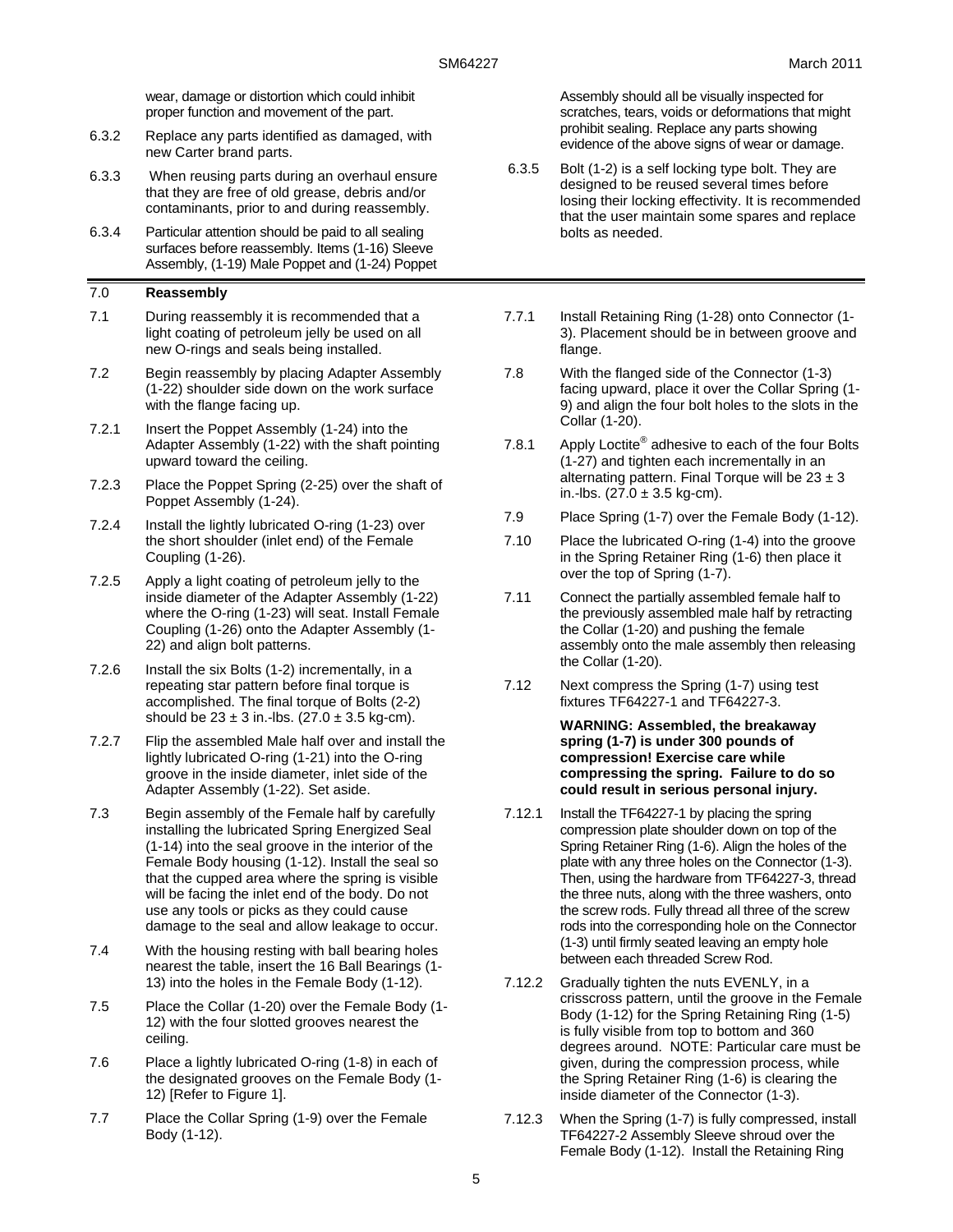(1-5) by catching bottom edge of ring with the blade of a screwdriver or hand to force the edge into the groove in the body. Use the flat edge of the screwdriver blade or fingers between the layers of the ring to "walk" the ring down the Assembly Sleeve shroud and into its groove.

- 7.12.4 Remove TF64227-2 Assembly Sleeve shroud.
- 7.12.5 Loosen the nuts holding the spring compression test fixture enough to where the shoulder on the plate is clear of the Connector (1-3). Unscrew the three screw rods and remove the plate.
- 7.13 Install third and last lightly lubricated O-ring (1-8) in uppermost O-ring groove of Female Body (1-12).
- 7.14 Install the Male Coupling (1-1) over the assembly flange to flange aligning the bolt hole pattern of each. Apply a light coating of petroleum jelly to the inside diameter of the Male Coupling (1-1) where the O-ring (1-8) will seat.
- 7.14.1 Install the six Bolts (1-2) incrementally, in a repeating star pattern before final torque is accomplished. The final torque of Bolts (2-2) should be  $23 \pm 3$  in.-lbs. (27.0  $\pm 3.5$  kg-cm).
- 7.15 Retract Collar (1-20) and separate the Female half from the Male half setting the Male half aside.
- 7.16 Install the lubricated O-ring (1-18) onto the Female Poppet Shaft (1-17) seating it in its groove.
- 7.16.1 Install the Male Poppet (1-19) over the end of the shaft to catch the O-ring (1-18).
- 7.16.2 Place one Washer (1-11) over the top of the shaft visible through the top of the Male Poppet (1-19).

#### **8.0 Testing**

8.1 Hydrostatic pressure test the coupling at 120 PSI for one minute using a test fluid in accordance with MIL-C-7024.

- 7.16.3 Install one Locknut (1-10) on top of the Washer (1-11). Secure to hand tight only at this time.
- 7.17 Turn the Female assembly over so the Male Coupling (1-1) is resting on the work surface and insert the Sleeve Spring (1-15) into the housing of the Female Body (1-12).
- 7.17.1 Place the Sleeve Assembly (1-16) over the Sleeve Spring (1-15) with the beveled end toward the ceiling.
- 7.17.2 While compressing the sleeve and spring with one hand, place the assembled female poppet into the cavity, poppet side up. Continue to compress the Sleeve Spring (1-15) and the Sleeve Assembly (1-16) while holding the poppet assembly in place for the next step.
- 7.17.3 Turn the assembly over enough to install the second Washer (1-11) over the other end of the Female Poppet Shaft (1-17) and secure it with the second Locknut (1-10).
- 7.17.4 With the assembly resting on its side, simultaneously tighten both Locknuts (1-10). The final torque should be  $142 \pm 10$  in.-lbs.  $(163.6 \pm 11.5 \text{ kg-cm}).$
- 7.17.5 Slide Retaining Ring (1-28) into groove of Connector (1-3).

Reassembly of the 64227 is complete and ready for testing. If immediate testing will not occur, cover the unit's inlet and outlet with a protective covering to prevent contamination.

| 9.0 | <b>Illustrated Parts Catalog</b> |
|-----|----------------------------------|
|     |                                  |

| Table 1.0                             |  |  |  |  |
|---------------------------------------|--|--|--|--|
| 64227 3" Emergency Breakaway Coupling |  |  |  |  |

| Item No. | <b>Part Number</b> | <b>Description</b>     | Qty/Unit | Spares/10 Units/Yr |
|----------|--------------------|------------------------|----------|--------------------|
|          | 221962             | Coupling, Male EQD, 3" |          |                    |
| 2        | GF16998-28L        | <b>Bolt</b>            | 12       | 30                 |
| 3        | 221964             | Connector, EQD.        |          |                    |
| 4        | MS29513-241        | $O$ -ring              |          | 10                 |
| 5        | WS-287-S02         | Ring, Retaining        |          |                    |
| 6        | 221963             | Ring, Spring Retainer  |          |                    |
| 7        | 221997             | Spring                 |          |                    |
| 8        | MS29513-231        | $O$ -ring              | 3        | 30                 |
| 9        | 221967             | Spring, Collar         |          |                    |
| 10       | GF21044-C5         | Locknut                | 2        | 10                 |
| 11       | 5710-78-30         | Washer, Flat           | 2        |                    |
| 12       | 221968             | Body, Female, EQD      |          |                    |
| 13       | GF19060-4818       | Ball, Bearing          | 16       |                    |
| 14       | M-15120            | Spring Energized Seal  |          | 10                 |
| 15       | 221984             | Spring, Sleeve         |          |                    |
| 16       | 47621              | Sleeve Assembly        |          |                    |
| 17       | 221975             | Shaft, Poppet, Female  |          |                    |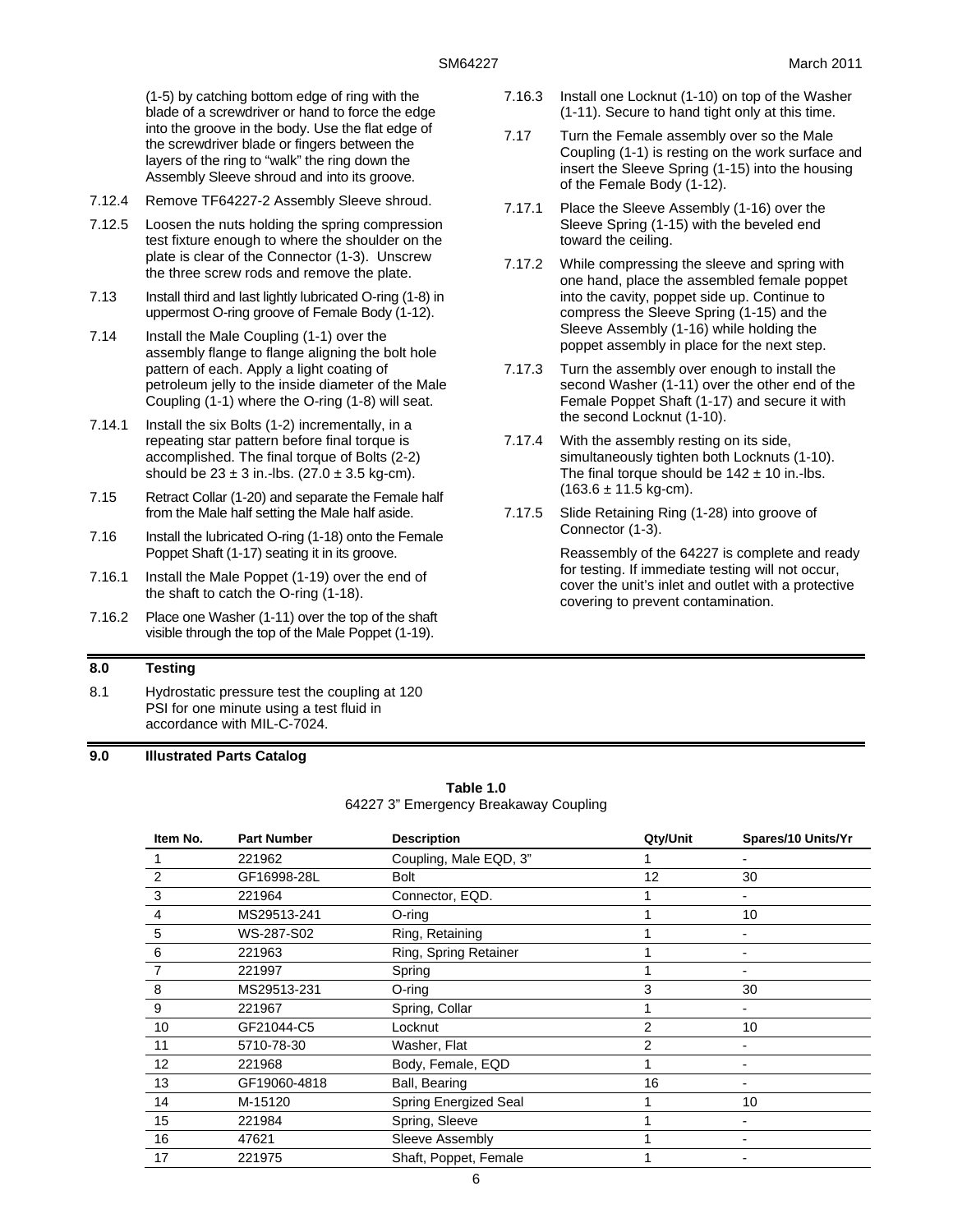| Item No. | <b>Part Number</b> | <b>Description</b>    | Qty/Unit | Spares/10 Units/Yr |
|----------|--------------------|-----------------------|----------|--------------------|
| 18       | 201201-012         | $O$ -ring             |          | 10                 |
| 19       | 221974             | Poppet, Male          |          | 2                  |
| 20       | 221969             | Collar, EQD           |          |                    |
| 21       | MS29513-236        | O-ring                |          | 10                 |
| 22       | 47623              | Adapter Assy          |          |                    |
| 23       | MS29513-242        | O-ring                |          | 10                 |
| 24       | 47726              | Poppet Assy           |          | 2                  |
| 25       | 72193S             | Spring, Poppet        |          |                    |
| 26       | 221971             | Coupling, Female, EQD |          |                    |
| 27       | 92196A266          | <b>Bolt</b>           |          | 12                 |
| 28       | WS-450-S02         | Ring, Retaining       |          |                    |

#### **Table 2.0**  64227 Test Fixtures

| <b>Test Fixture Number</b> | <b>Part Number</b>       | <b>Description</b>                          | Qty/Unit |
|----------------------------|--------------------------|---------------------------------------------|----------|
| TF64227-1                  | N/A                      | Assembly Tool (to compress spring)          |          |
| TF64227-2                  | N/A                      | Assembly Sleeve.                            |          |
| TF64227-3                  | $\overline{\phantom{0}}$ | Assembly Tool Hardware (to compress spring) |          |
|                            | 90575A433                | Threaded Rod                                |          |
|                            | 90480A195                | Nut(s)                                      |          |
|                            | 91201A011                | Washer(s)                                   | s.       |

#### **Table 3.0**  Torque Specifications 64227

| Fig. | <b>Item</b>    | <b>Part Number</b> | <b>Description</b>                                 | Torque in.-Ibs.                                                                                                                                                                                                                                                                                                                                                                                |  |
|------|----------------|--------------------|----------------------------------------------------|------------------------------------------------------------------------------------------------------------------------------------------------------------------------------------------------------------------------------------------------------------------------------------------------------------------------------------------------------------------------------------------------|--|
|      | $\overline{2}$ | GF16998-28L        | Bolt(s)                                            | $23 \pm 3$ in.-lbs. (27.0 $\pm$ 3.5 kg-cm)                                                                                                                                                                                                                                                                                                                                                     |  |
|      | 29             | 92196A266          | Bolt(s)                                            | $23 \pm 3$ in.-lbs. (27.0 $\pm$ 3.5 kg-cm)                                                                                                                                                                                                                                                                                                                                                     |  |
|      | 10             | GF21044-C5         | Locknut(s)                                         | $142 \pm 10$ in.-lbs. (163.6 $\pm$ 11.5 kg-cm)                                                                                                                                                                                                                                                                                                                                                 |  |
|      |                | KD64227-1          |                                                    | Kit – Contains all soft goods (seals) and other necessary parts to overhaul both male<br>and female halves of a 64227. Contains items - 1-4, 1-8, 1-14, 1-18, 1-21 & 1-23.                                                                                                                                                                                                                     |  |
|      |                | KD64227-2          | of the $64227$ . Contains item $-1-16$ .           | Kit – Contains the parts necessary to replace the sleeve assembly in the female half                                                                                                                                                                                                                                                                                                           |  |
|      |                | KD64227-3          | the $64227$ . Contains item $-1-24$ .              | Kit – Contains the parts necessary to replace the poppet assembly in the male half of<br>Kit – Contains Test Fixture to compress the collar spring during overhaul of a 64227.<br>Contains item - TF64227-1. See Note 1 below.<br>Kit – Contains Test Fixture to protect a primary sealing surface of female half during<br>overhaul of a 64227. Contains items - TF64227-2. See Note 1 below. |  |
|      |                | KD64227-4          |                                                    |                                                                                                                                                                                                                                                                                                                                                                                                |  |
|      |                | KD64227-5          |                                                    |                                                                                                                                                                                                                                                                                                                                                                                                |  |
|      |                | KD64227-6          | 2.0 for more specific contents). See Note 1 below. | Kit – Contains Test Fixture hardware for use with TF64227-1 to aid with spring<br>compression during overhaul a 64227. Contains item – TF64227-3 (Refer to Table                                                                                                                                                                                                                               |  |

**Note:** 1.0 To rebuild the female half of the 64227 all test fixture assembly tool kits above are required (-4, -5, & -6).